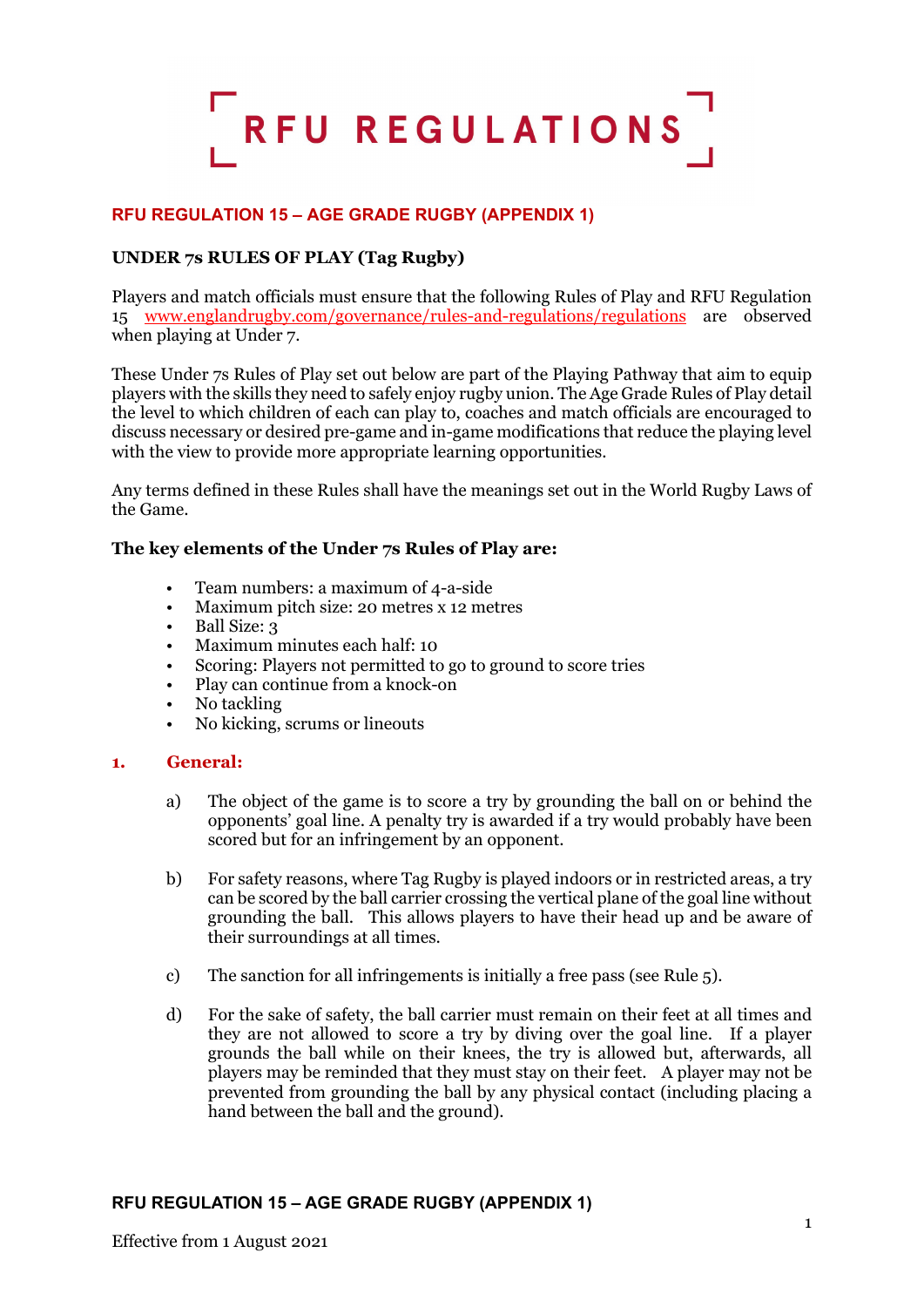#### **2. Teams:**

- a) Tag Rugby is played between teams of equal numbers of players, each team containing a maximum of four players on the pitch at any one time.
- b) Rolling substitutions are permitted and substituted players can return at any time. Substitutions can only take place when the ball is dead and always with the referee's permission.
- c) Coaches are not permitted on the pitch when the game is in play and the referee is encouraged to advise and guide the teams and players.

### **3. Pitch Size:**

- a) The maximum pitch size is 20 metres by 12 metres, plus 5 metres for each in-goal area.
- b) The referee and coaches may agree to reduce the pitch sizes provided that they agree it is safe to do so.
- c) Adjacent pitches should be no closer than 5 metres.

### **4. Passing:**

- a) The ball may only be passed sideways or backwards (but not forwards) through the air and may not be handed to another player.
- b) If the ball is handed to another player or passed forward then a free pass is awarded to the non-offending team, unless advantage occurs to the nonoffending team. If the ball is accidentally knocked forwards towards the opponents' dead ball line this does not constitute an offence and play can continue.
- c) In order to keep the game flowing, referees should play advantage wherever possible.

# **5. Free Passes:**

- a) The sanction for all infringements is initially a free pass.
- b) A free pass is also awarded:
	- i. To start the match at the beginning of each half from the centre of the pitch.
	- ii. From the side of the pitch when the ball or ball carrier goes into touch at the point where the ball or ball carrier went out of play.
	- iii. From where the referee makes a mark when an infringement has taken place.
	- iv. After a try is scored, to restart the match by the non-scoring team from the centre of the pitch.
	- v. When the ball is pulled from the ball carrier's grasp.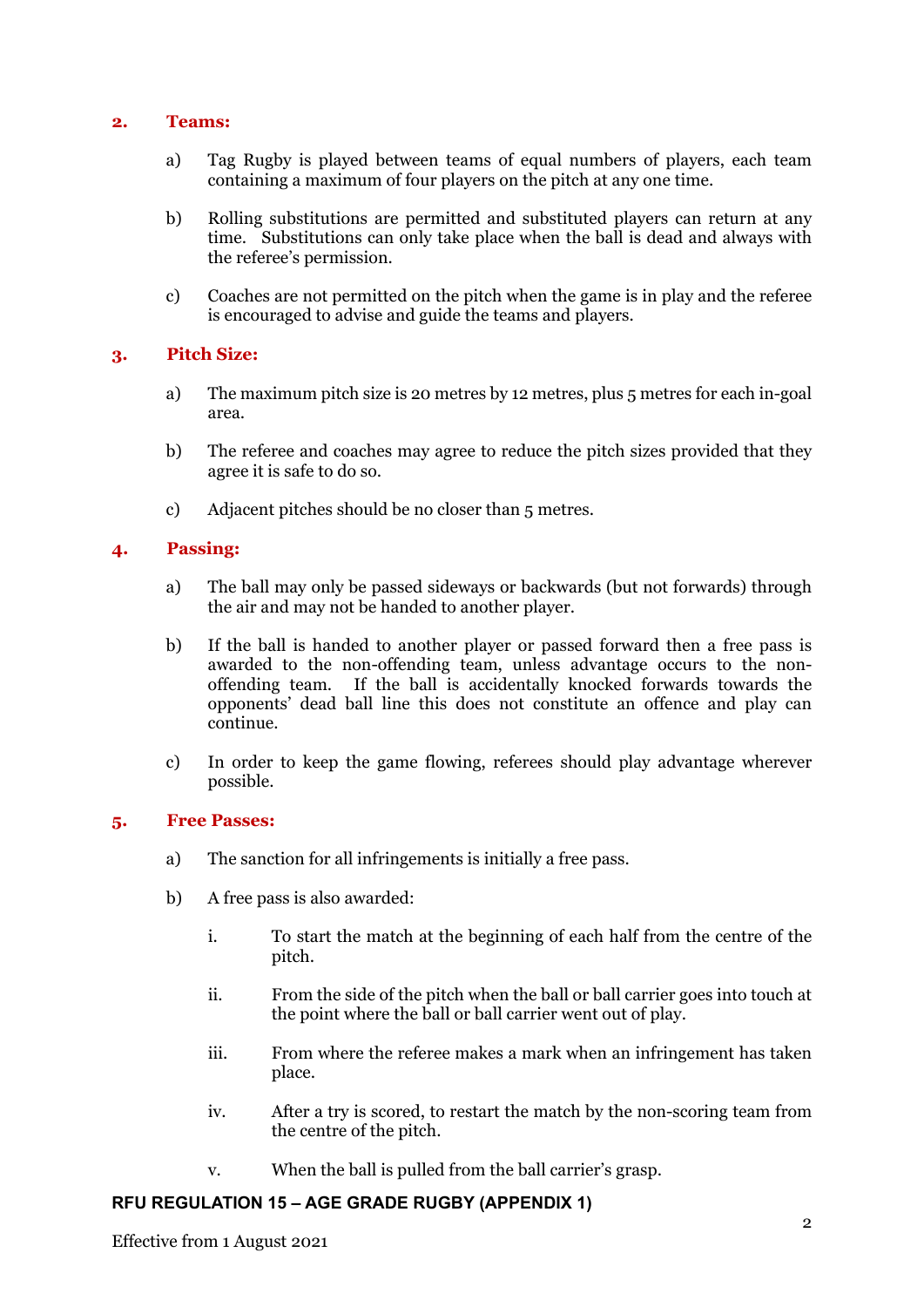- c) At a free pass, the passer must start with the ball in both hands and, when the referee calls "Play", pass the ball backwards through the air to a member of their team. For safety reasons, no player may run until the pass is made.
- d) i. At a free pass, the opposition must be 3 metres back from the mark. They cannot start moving forward until the ball leaves the hands of the player passing the ball.
	- ii. If an infringement takes place or the ball goes into touch over the goal line or within 3 metres of the goal line, then the free pass must be awarded to the non-offending team 3 metres from the goal line. This gives more space for both teams to play. A mark for a free pass may not take place within 3 metres of a goal line.

# **6. The Tag:**

- a) All players must wear a tag belt around their waist with two tags attached to it by Velcro positioned over each hip. Tag belts are to be securely fastened and any excess belt is to be tucked away so that this cannot be pulled. Tag belts must be worn outside of shirts and not obscured in any way. Tags must not be wrapped around the belt or otherwise to prevent them from being pulled off.
- b) The standard dimensions for a tag are 38cms in length by 5cms in width although slight variations of a few millimetres are permitted. They should be made of flexible plastic or plastic/canvas material. Tags are generally provided in red, blue, green and yellow and must sufficiently stand out against the player's strip. The tags must not be the same colour as the players' shorts or shirts. Tags must be positioned on the side of the hips (not at the front or back).
- c) A "Tag" is the removal of one or two tags from the ball carrier's belt. Only the ball carrier can be tagged. The ball carrier can run and dodge potential taggers but cannot fend them off using their hands or the ball and cannot guard or shield their tags in any way. The ball cannot be pulled out of the ball carrier's hands at any time.
- d) If a player does not have two tags on their belt, one on each hip, they will be penalised if they become a ball carrier or if they tag an opponent and a free pass will be awarded to the non-offending team at the place of infringement (i.e. where the infringement was noticed).

### ACTIONS BY THE BALL CARRIER:

- e) When the ball carrier is tagged the ball must be passed to a team mate within 3 seconds. The ball carrier must attempt to stop as soon as possible; within approximately 3 strides, but the ball can be passed in the act of stopping. If the pass takes longer than 3 seconds or the player takes more than approximately 3 strides a free pass is awarded to the non-offending team at the place where the tag occurred.
- f) After a ball carrier has been tagged, that player must go to the tagger, retrieve their tag and place it back on their belt before re-joining play. If the player continues to play and influences the game without collecting their tag, a free pass is awarded to the non-offending team at the place of infringement (i.e. the point at which that player had influence).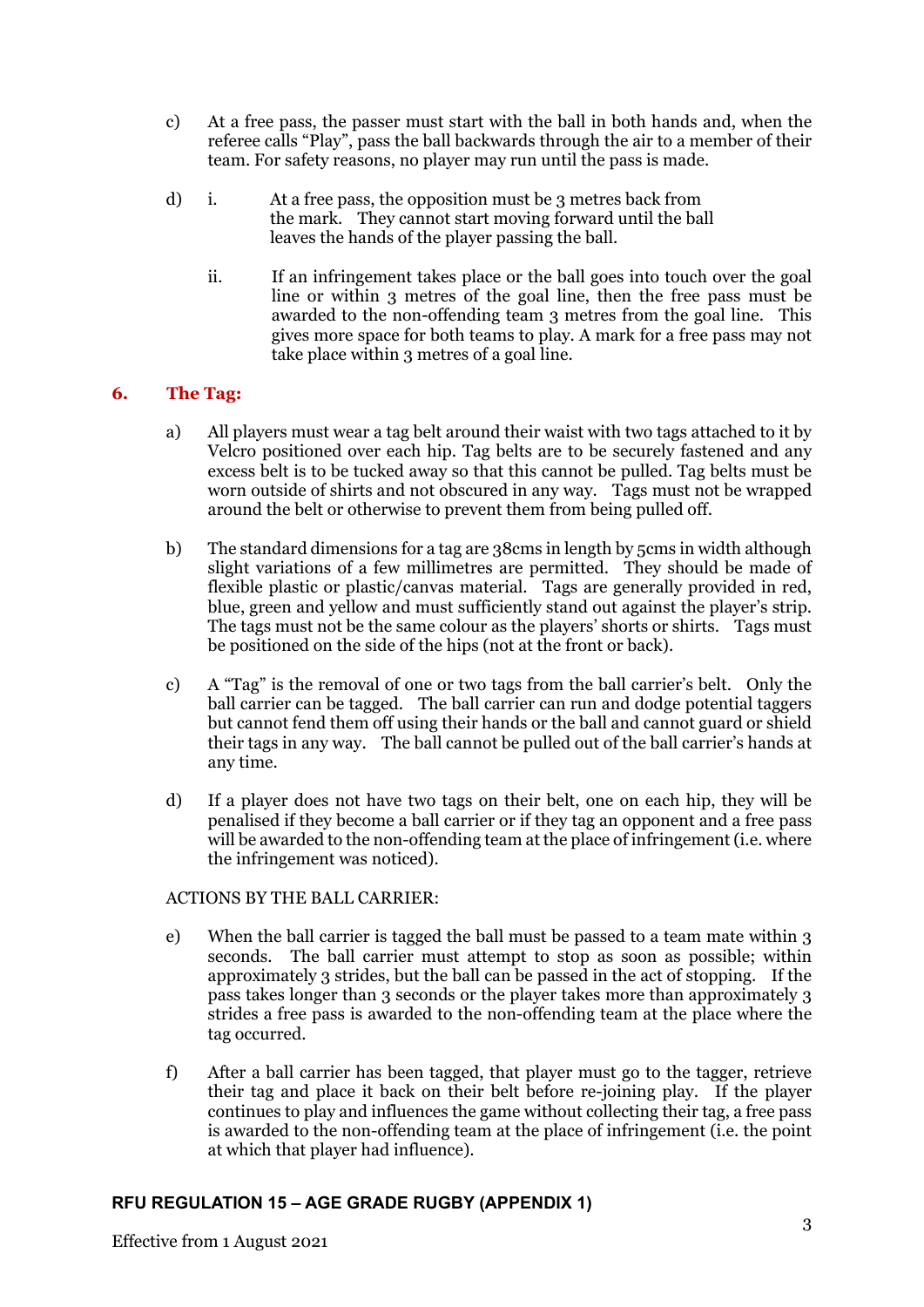- g) Players are however only allowed one step to score a try after being tagged.
- h) If the ball carrier is tagged whilst standing inside the opponents' in-goal area they must ground the ball immediately in order to score. Referees may assist by advising the ball carrier "Touch the ball down and I'll award the try", or similar.
- i) If the ball carrier dives to ground to score a try it will be disallowed and a free pass will be awarded to the defending team 3 metres out from the goal line.

#### ACTIONS BY THE TAGGER:

- j) When a tag is made, the tagger must stop running, hold the tag above their head and shout, "Tag". At this stage the referee must call, "Tag – Pass".
- k) If the ball carrier stops running within 1 metre of the tagger, the tagger must move back towards their own goal line, at least 1 metre, to allow room for the ball to be passed. If the tagger fails to retire at least 1 metre before re-joining the game, they are to be considered offside and a free pass will be awarded to the nonoffending team at the place of infringement (i.e. where the infringement was noticed).
- l) Once the ball has been passed, the tagger must hand back the tag to the player and cannot re-join the match until this has been done. If a tagger continues to play and influences the match with an opponent's tag in their hand, or throws it to the floor, a free pass is awarded to the non-offending team at the place of infringement.

### **7. Offside:**

Offside only occurs at the time of the tag where the offside line is through the centre of the ball except for the tagger for whom it is 1 metre further back. When a tag is made, all the other players from the tagger's team must attempt to retire towards their own goal line until they are behind the ball. If a player, in an offside position, intercepts, prevents or slows down a pass from the tagged player to a team mate, a free pass will be awarded to the non-offending team. A player can, however, run from an onside position to intercept a pass before it reaches the intended receiver.

### **8. Ball on the Ground:**

- a) Players of Tag Rugby must be encouraged to stay on their feet, with the ball in hand. If the ball goes to ground, players can pick it up, run and pass but they must not dive to the floor to recover the ball.
- b) If the ball is passed other than forward and goes to ground, play will continue and either team may pick up the ball. If the passed ball rolls into touch a free pass will be taken from the touchline by the opponents of the team who the ball touched last.
- c) i. If the ball is passed forward, a free pass is awarded to the non-offending team unless advantage occurs to the non-offending team.
	- ii. If the ball is accidentally knocked forwards towards the opponents' dead ball line this does not constitute an infringement and play can continue.
	- iii. If the player falls to the ground with the ball then a free pass will be awarded to the non-offending team.